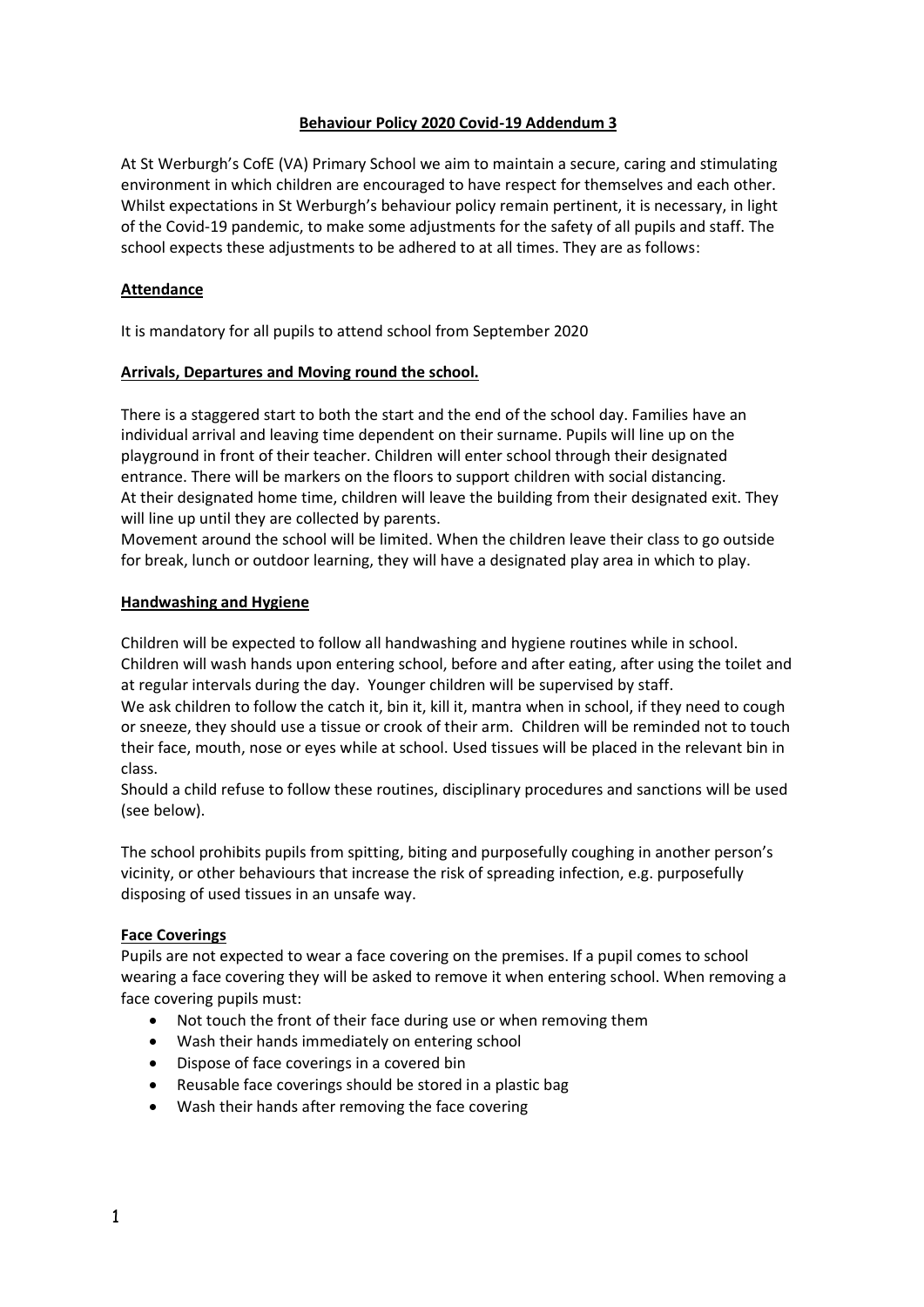# **Social Distancing**

Children, who are old enough, will be expected to socially distance from their peers and adults in school, who are not in their bubble at all times. Pupils in Year 2- 6 will sit at tables facing the front of the classroom. When children enter their class, they will be expected to go straight to their table and nowhere else in the room. Children will put their hand up if they need an adult's support, they will not get out of their seats. Should a child refuse to follow social distancing measures, disciplinary procedures and sanctions will be used (see below).

We understand socially distancing may be more difficult for younger children, they will be encouraged wherever possible to keep a distance from peers and adults, however, we understand this may not always be possible.

# **Toilets**

Each class will have been designated a set of toilets to use. Only 1 child at a time is allowed in the toilets. When a child has finished in the toilet they must wash their hands. When queuing pupils will adhere to social distancing. They are expected to be respectful and patient towards their peers.

# **During sports and exercise activities**

The school expects pupils to follow all social distancing and infection control measures during sports and exercise activities, both indoors and outdoors.

The school does not permit close-contact sports, play or activities at this time. Pupils who purposefully take part in close-contact sports, play and activities, or whose behaviour purposefully poses a greater risk of infection, are disciplined in line with the behaviour policy. Pupils who are deemed unable to adequately follow social distancing or infection control measures during sports, activities and play are not disciplined – correct behaviour is reinforced by a member of staff.

# **Break and Lunch times**

Children will have a designated place to play during break and lunch times. They will have their own equipment that will be cleaned after use.

Children will be expected to remain socially distant from adults during play and break times. Children must stay in their designated area at all times.

Lunch will be eaten in their classes. Children will eat at their table or in their own space. They will not get out of their seats. Children will have packed lunches or a school lunch. School lunches will be collected from the school hall. Social distancing markers are in place for both queuing and at the server. Dirty pots will be placed in a large bowl and placed outside the class for the middays to collect.

# **Moving around the school**

The school expects all pupils to move around the school following the school's arrangements, e.g. using one-way systems.

The school prohibits pupils from lingering in communal areas without good cause.

Pupils are expected to move directly from one destination to the next at the times allotted to them and in their assigned groups, e.g. moving from one class to another or using the dining hall. Pupils may leave the classroom to use the toilets or other sanitary facilities one at a time, with permission from a member of staff.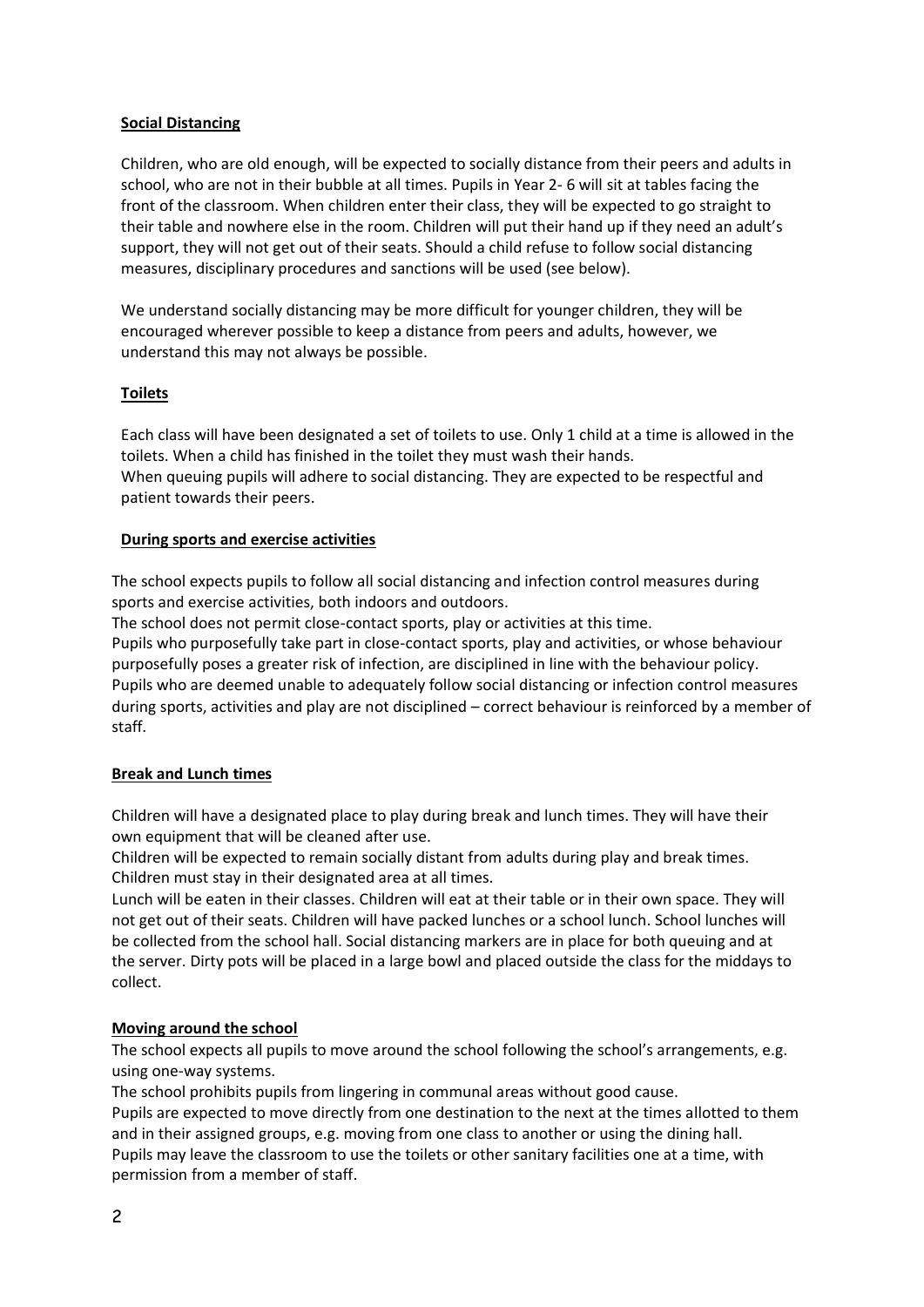Pupils who purposefully and continuously linger in communal areas without good cause are disciplined in line with the behaviour policy.

# **Rewards**

The 'Good To Be Green' behaviour system will be restarted in September. Pupils will be able to visit the 'Good To Be Green' shop in their bubble.

## **Reminder of the 'Good To Be Green' procedure**

- **1. Verbal reminder e.g. stop tapping, thank you.**
- **2. Yellow Card**
- **3. Red card resulting in loss of playtime**

Detentions will also be administered within a bubble.

Each class will have a purple diary where behaviour incidents are recorded. This will improve communication between staff about pupils' behaviour.

If a child's behaviour is deemed high risk, for example, refusing to adhere to safety measures, such as, hand washing, social distancing, remaining in their class or deliberate behaviours that put themselves or others at risk, such as spitting or deliberately coughing at people. The following sanctions and disciplinary procedures could be used:

- **4. Referral to Head teacher**
- **5. Parents/Carers called to collect child from school immediately**
- **6. Learning in another area in school**
- **7. Fixed term exclusion**
- **8. Permanent exclusion**

## **Exclusions**

All poor behaviour is addressed in line with the behaviour policy and discipline remains rational, reasonable, fair and proportionate.

Persistent poor behaviour, including the persistent, purposeful refusal to follow the school's social distancing and infection control rules, may result in the pupil being excluded from school in the interests of the health and safety of the pupil and others.

The head teacher retains the power to exclude pupils on disciplinary grounds – all exclusions and their arrangements are carried out in line with the Exclusions Policy, where practicable. Permanent exclusion is only to be used as a last resort.

Where a pupil with a social worker is at risk of exclusion, their social worker is informed and involved in relevant conversations.

The head teacher liaises with the LA and the parents of a permanently excluded pupil to arrange alternative provision to minimise any breaks in education.

The timeframes set out in the Exclusions Policy remain in force, where practicable. This applies to all exclusions, including those that were issued before 23 March 2020.

Where a deadline cannot be met, meetings and panel hearings may take place even if the relevant deadline has been missed – where necessary, the Local Governing Body decides whether any meetings should be delayed.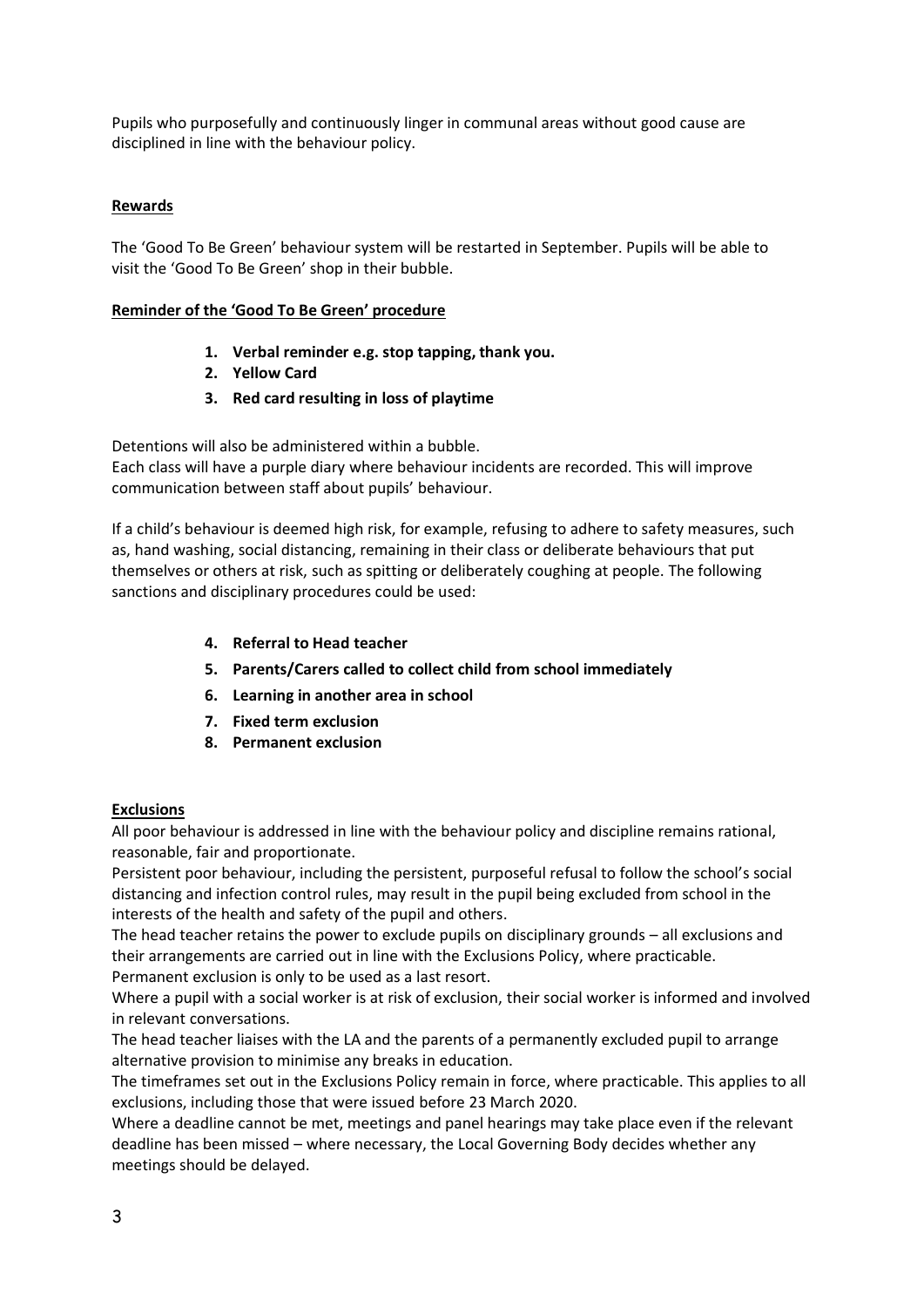The Local Governing Body takes reasonable steps to ensure that meetings are arranged for a time when all parties are able to attend or attend virtually.

## **Positive Handling & Restraint**

There can be times when a pupil's behaviour requires staff physical support to ensure the pupils' own safety, the safety of other pupils and staff, or that property is not seriously damaged. This can require the use of physical interventions. Teachers and teaching assistants use the physical restraint policy available on the school website.

In the case of a child being at risk, putting others at risk or damaging property the child's parents or carers will be called and asked to pick up their child immediately. The situation will then be reviewed by the Head teacher

Where a child may need very close contact it is imperative that parents know that the use of PPE where appropriate WILL be used to help avoid cross contamination or any potential virus spread. E.g. First Aid

# **School Uniform**

As it has been difficult for parents to obtain school uniform during the pandemic the school requires pupils to wear school colours until 4th November when our full school uniform will be expected to be worn.

# **Ill health and infection**

The school expects pupils to report to a member of staff as soon as possible if they are feeling unwell and showing symptoms of coronavirus, or believe a peer is showing symptoms of coronavirus.

Any bullying or harassment towards pupils who have had, currently have, or are suspected to have coronavirus is not tolerated – this behaviour is addressed in line with the behaviour policy and the Anti-Bullying Policy.

The school allocates suitable areas that can be used to isolate pupils who shows symptoms of coronavirus whilst they wait for their parent or primary carer to collect them.

Pupils who have been advised to self-isolate at school while waiting to go home are expected to follow all infection control and social distancing rules in place and must not leave the area used to isolate them until their parents or primary carer picks them up.

## **Pupil's working from home.**

If interacting with other pupils or staff online, pupils should always be kind and respectful to each other and respectful and obedient to staff, remembering at all times that staff are not 'friends' with, or peers to, pupils.

Students should never attempt to contact staff via social media or make comments about staff on social media platforms. Any inappropriate comments to staff online, via email, or any other platform will be taken very seriously and could result in a referral to the police. This is also the case of for any online bullying towards other pupils or peer-on-peer abuse that is disclosed to the school during this time. All incidents of online bullying must be reported to the child's teacher or the Learning Mentor, Mrs. Barradell